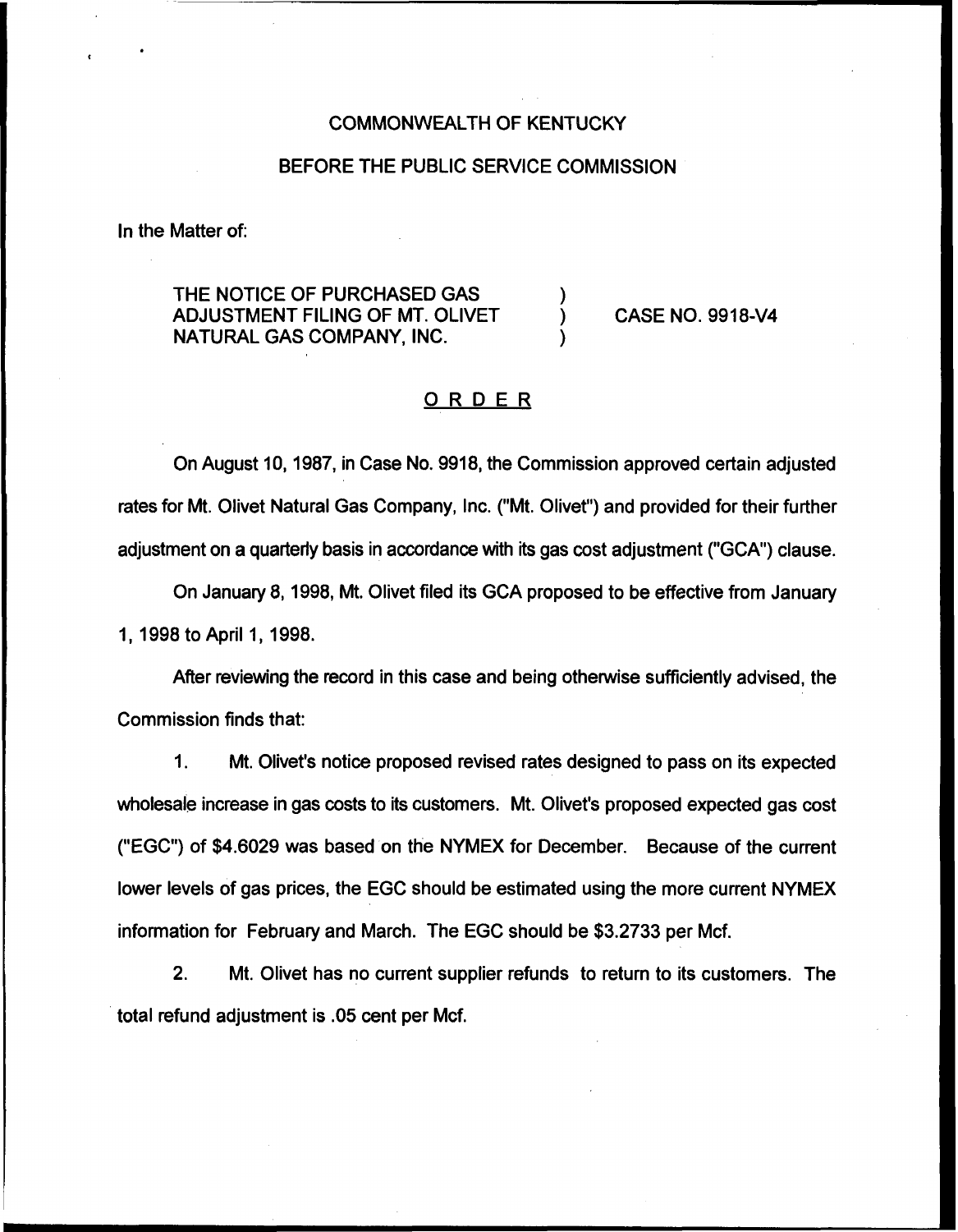3. The notice set out a current quarter actual adjustment ("AA") of 1.88cents per Mcf to reconcile gas cost from July, August, and September 1997. The total AA of 17.44 cents per Mcf reflects the current under-collection as well as under- and overcollections from previous quarters.

4. These adjustments produce a gas cost recovery rate of \$3.4472 per Mcf, \$1.2740 per Mcf less than the prior rate.

5. The rate adjustments in the Appendix to this Order are fair, just, and reasonable, in the public interest, and should be approved with gas supplied on and after the date of this Order. Mt. Olivet did not give the 30 days notice required for rates to be effective January 1, 1998.

IT IS THEREFORE ORDERED that:

1. The rates proposed by Mt. Olivet are denied.

2. The rates in the Appendix to this Order are fair, just, and reasonable, and are effective for gas supplied on and after the date of this Order.

3. Within 30 days of the date of this Order, Mt. Olivet shall file with this Commission its revised tariffs setting out the rates authorized in this Order.

Done at Frankfort, Kentucky, this 11th day of February, 1998.

#### PUBLIC SERVICE COMMISSION

Chairma

ATTEST Executive Director r'Commissioner

ìăiŕman